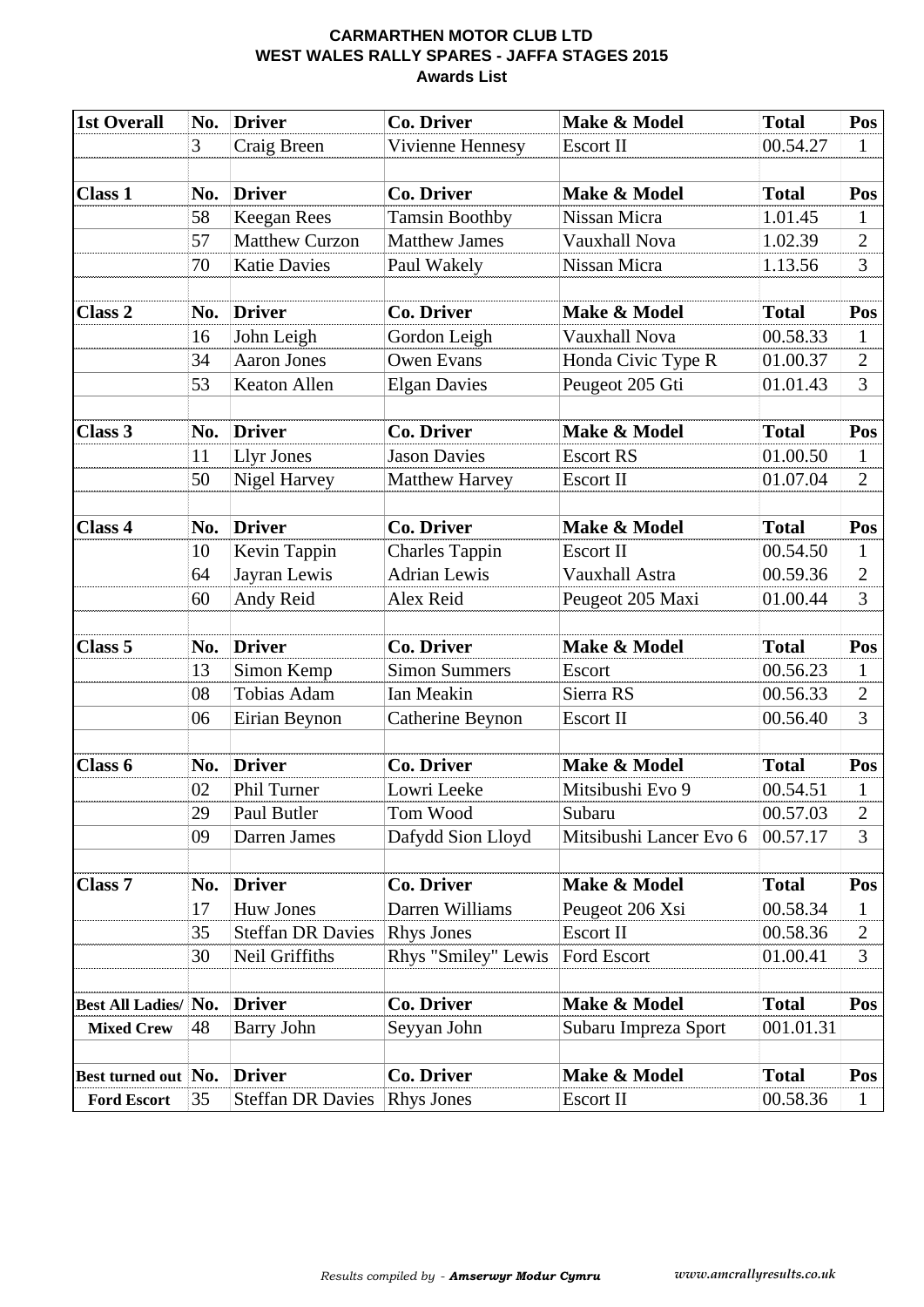#### **CARMARTHEN MOTOR CLUB LTD WEST WALES RALLY SPARES - JAFFA STAGES 2015 Awards List**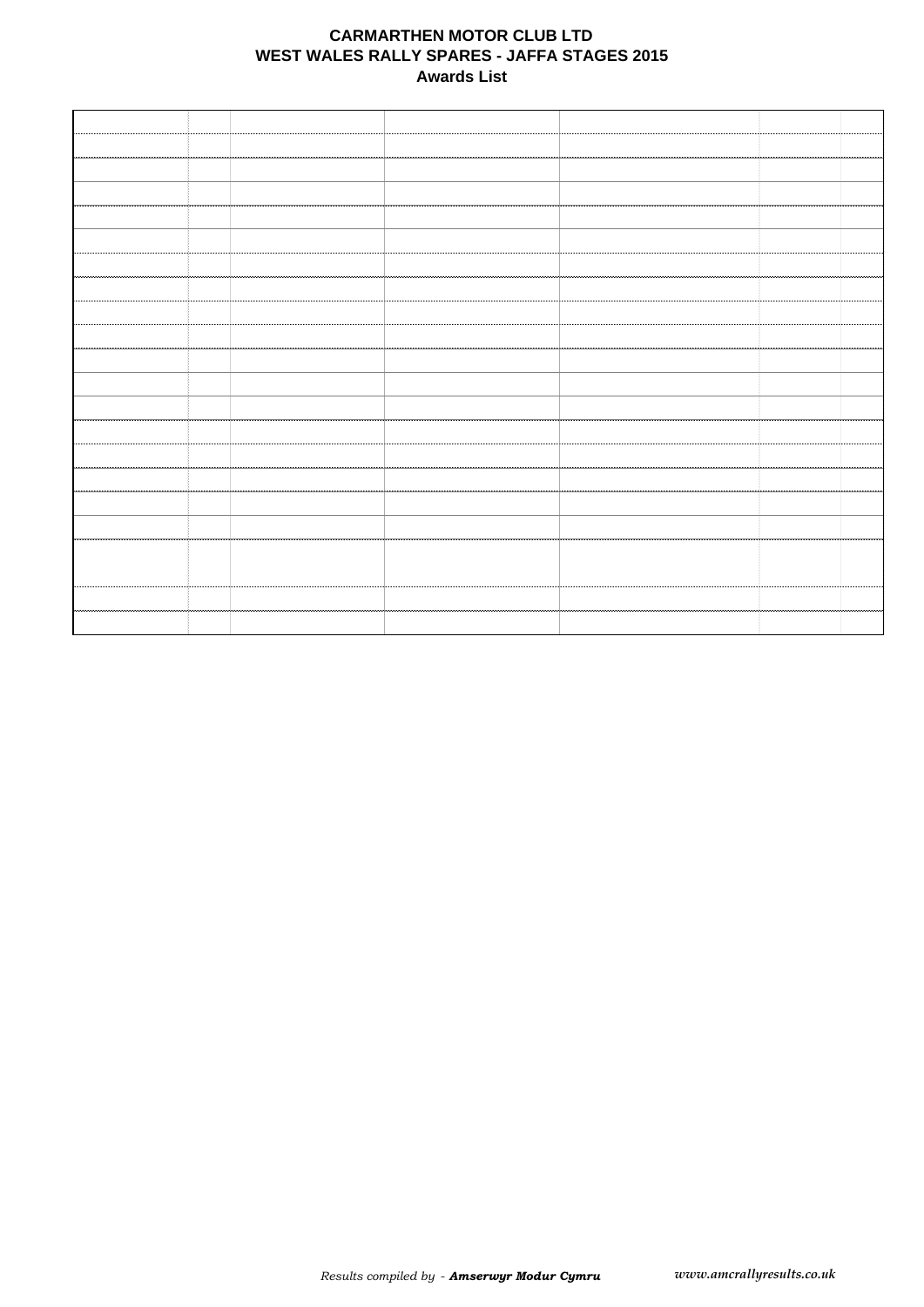## **CARMARTHEN MOTOR CLUB LTD WEST WALES RALLY SPARES - JAFFA STAGES 2015 Final Results**

|    |                          |                                     |                           |                         |              | Diff to | Diff to | <b>Position</b>  | <b>Position</b>          |
|----|--------------------------|-------------------------------------|---------------------------|-------------------------|--------------|---------|---------|------------------|--------------------------|
|    | <b>Car No Driver</b>     | Co. Driver                          | Make & Model              | <b>Class</b>            | <b>Total</b> | Prev    | 1st     | <b>Overall</b>   | In Class                 |
| 03 | Craig Breen              | Vivienne Hennesy                    | Escort II                 | 4                       | 00.54.27     |         |         | 1                |                          |
| 10 | Kevin Tappin             | <b>Charles Tappin</b>               | Escort II                 | 4                       | 00.54.50     | 00.23   | 00.23   | $\mathfrak{2}$   | 1                        |
| 02 | Phil Turner              | Lowri Leeke                         | Mitsibushi Evo 9          | 6                       | 00.54.51     | 00.01   | 00.24   | 3                | $\mathbf{1}$             |
| 13 | Simon Kemp               | <b>Simon Summers</b>                | Escort                    | 5                       | 00.56.23     | 01.32   | 01.56   | $\overline{4}$   | $\mathbf{1}$             |
| 08 | Tobias Adam              | Ian Meakin                          | Sierra RS                 | 5                       | 00.56.33     | 00.10   | 02.06   | 5                | $\sqrt{2}$               |
| 06 | Eirian Beynon            | Catherine Beynon                    | Escort II                 | 5                       | 00.56.40     | 00.07   | 02.13   | 6                | $\mathfrak{Z}$           |
| 29 | Paul Butler              | Tom Wood                            | Subaru                    | 6                       | 00.57.03     | 00.23   | 02.36   | $\boldsymbol{7}$ | $\overline{2}$           |
| 09 | Darren James             | Dafydd Sion Lloyd                   | Mitsibushi Lancer Evo 6   | 6                       | 00.57.17     | 00.14   | 02.50   | 8                | $\overline{3}$           |
| 16 | John Leigh               | Gordon Leigh                        | Vauxhall Nova             | $\mathbf{2}$            | 00.58.33     | 01.16   | 04.06   | 9                | $\mathbf{1}$             |
| 17 | Huw Jones                | Darren Williams                     | Peugeot 206 Xsi           | $\overline{7}$          | 00.58.34     | 00.01   | 04.07   | 10               | $\mathbf{1}$             |
| 35 | <b>Steffan DR Davies</b> | <b>Rhys Jones</b>                   | Escort II                 | $\overline{7}$          | 00.58.36     | 00.02   | 04.09   | 11               | $\sqrt{2}$               |
| 64 | Jayran Lewis             | <b>Adrian Lewis</b>                 | Vauxhall Astra            | $\overline{\mathbf{4}}$ | 00.59.36     | 01.00   | 05.09   | 12               | $\sqrt{2}$               |
| 61 | <b>Gareth Bettinson</b>  | Edwin Venville                      | Escort II                 | 5                       | 01.00.14     | 00.38   | 05.47   | 13               | $\overline{\mathcal{L}}$ |
| 34 | Aaron Jones              | Owen Evans                          | Honda Civic Type R        | $\overline{c}$          | 01.00.37     | 00.23   | 06.10   | 14               | $\sqrt{2}$               |
| 30 | Neil Griffiths           | Rhys "Smiley" Lewi: Ford Escort     |                           | $\tau$                  | 01.00.41     | 00.04   | 06.14   | 15               | $\overline{\mathbf{3}}$  |
| 60 | Andy Reid                | Alex Reid                           | Peugeot 205 Maxi          | 4                       | 01.00.44     | 00.03   | 06.17   | 16               | 3                        |
| 11 | <b>Llyr Jones</b>        | <b>Jason Davies</b>                 | <b>Escort RS</b>          | 3                       | 01.00.50     | 00.06   | 06.23   | 17               | $\mathbf 1$              |
| 39 | Lee Sparrowhawk          | <b>Samuel Myers</b>                 | Subaru Impreza            | $\boldsymbol{7}$        | 01.01.02     | 00.12   | 06.35   | 18               | $\overline{\mathbf{4}}$  |
| 41 | <b>Steve Knibbs</b>      | Gerwyn Barry                        | Proton Satria             | $\overline{7}$          | 01.01.11     | 00.09   | 06.44   | 19               | 5                        |
| 48 | <b>Barry John</b>        | Seyyan John                         | Subaru Impreza Sport      | $\overline{\mathbf{4}}$ | 01.01.31     | 00.20   | 07.04   | 20               | $\overline{\mathbf{4}}$  |
| 53 | Keaton Allen             | <b>Elgan Davies</b>                 | Peugeot 205 Gti           | $\sqrt{2}$              | 01.01.43     | 00.12   | 07.16   | 21               | $\overline{\mathbf{3}}$  |
| 58 | Keegan Rees              | <b>Tamsin Boothby</b>               | Nissan Micra              | 1                       | 01.01.45     | 00.02   | 07.18   | 22               | $\mathbf 1$              |
| 24 | Mark Ellis               | Rebecca Bex Richard Peugeot 106 Gti |                           | $\mathbf{2}$            | 01.01.46     | 00.01   | 07.19   | 23               | 4                        |
| 62 | Christian Coleman        | Mark Coleman                        | Peugeot 106 Rallye        | $\mathbf{2}$            | 01.01.51     | 00.05   | 07.24   | 24               | 5                        |
| 72 | Mark Jones               | Daniel Reid                         | MG ZR                     | 7                       | 01.01.57     | 00.06   | 07.30   | 25               | 6                        |
| 38 | James Giddings           | Nathan Jones                        | Citroen <sub>C2</sub>     | $\mathbf{2}$            | 01.02.00     | 00.03   | 07.33   | 26               | 6                        |
| 37 | <b>Dylan Blew James</b>  | Dorian Jones                        | Peugeot 206 Gti           | $\boldsymbol{7}$        | 01.02.02     | 00.02   | 07.35   | 27               | $\boldsymbol{7}$         |
| 43 | Sean Jones               | Mark Crisp                          | Escort II                 | $\boldsymbol{7}$        | 01.02.03     | 00.01   | 07.36   | 28               | $\,8\,$                  |
| 54 | Michael Jewell           | Paul Griffiths                      | Renault Clio 197          | $\overline{4}$          | 01.02.10     | 00.07   | 07.43   | 29               | 5                        |
| 59 | <b>Steve Hopkins</b>     | Michelle Price                      | Vauxhall Nova             | $\overline{2}$          | 01.02.13     | 00.03   | 07.46   | 30               | $\boldsymbol{7}$         |
| 51 | Chris "Wil" Williams     | Cellan Evans                        | <b>BMW</b> Compact 316    | 5                       | 01.02.14     | 00.01   | 07.47   | 31               | 5                        |
| 57 | Matthew Curzon           | <b>Matthew James</b>                | Vauxhall Nova             | 1                       | 01.02.39     | 00.25   | 08.12   | 32               | $\overline{c}$           |
| 42 | Nick Wilson              | Chris Smith Bowen                   | Proton                    | $\boldsymbol{7}$        | 01.02.54     | 00.15   | 08.27   | 33               | 9                        |
| 73 | <b>Justin Davies</b>     | <b>Andy Davies</b>                  | Escort                    | $\boldsymbol{7}$        | 01.02.56     | 00.02   | 08.29   | 34               | 10                       |
| 69 | <b>Steffan Daniels</b>   | Wayne Jones                         | Peugeot 206               | $\mathbf{2}$            | 01.03.06     | 00.10   | 08.39   | 35               | $\,8\,$                  |
| 07 | Peter Barrett            | Dale Bowen                          | Escort II                 | 4                       | 01.03.23     | 00.17   | 08.56   | 36               | 6                        |
| 65 | John Hughes              | Richard Shonkey Da Escort II        |                           | 5                       | 01.03.54     | 00.31   | 09.27   | 37               | 6                        |
| 63 | Lee Plant                | Wyn Jones                           | Peugeot 205 Gti           | $\sqrt{2}$              | 01.04.11     | 00.17   | 09.44   | 38               | 9                        |
| 55 | Andrew Blackburn         | <b>Gareth Davies</b>                | Subaru Impreza            | 7                       | 01.04.13     | 00.02   | 09.46   | 39               | 11                       |
| 66 | Luke Morgan              | Marc Clatworthy                     | Escort II                 | 7                       | 01.04.31     | 00.18   | 10.04   | 40               | 12                       |
| 52 | Mark Vaughan             | <b>Chris Davies</b>                 | Escort RS2000 Mk6         | 4                       | 01.04.46     | 00.15   | 10.19   | 41               | 7                        |
| 28 | Malcolm Jones            | Jade Phillips                       | Peugeot 206 Gti 180       | 7                       | 01.05.07     | 00.21   | 10.40   | 42               | 13                       |
| 46 | Paul Goodman             | Dave Goodman                        | Peugeot 205 Gti           | $\overline{c}$          | 01.05.17     | 00.10   | 10.50   | 43               | 10                       |
| 50 | Nigel Harvey             | Matthew Harvey                      | Escort II                 | 3                       | 01.07.04     | 01.47   | 12.37   | 44               | $\overline{c}$           |
| 68 | <b>Richard Evans</b>     | Neil Daycock                        | Peugeot 206 Gti           | 7                       | 01.07.09     | 00.05   | 12.42   | 45               | 14                       |
| 45 | Phillip Harvey           | Alex Rossiter                       | Peugeot 205 Gti           | $\overline{c}$          | 01.08.34     | 01.25   | 14.07   | 46               | 11                       |
| 49 | John Morris              | <b>Rhys Stoneman</b>                | <b>Escort Cosworth RS</b> | 6                       | 01.13.41     | 05.07   | 19.14   | 47               | 4                        |
| 70 | Katie Davies             | Paul Wakely                         | Nissan Micra              | 1                       | 01.13.56     | 00.15   | 19.29   | 48               | 3                        |
| 01 | <b>Bryan Davies</b>      | Alun Lewis                          | Ford Focus                | 6                       | Retired      |         |         |                  |                          |
| 04 | Emyr Morgan              | Paul Jones                          | Subaru Impreza            | 6                       | Retired      |         |         |                  |                          |
| 05 | Jamie Jukes              | James Morgan                        | Vauxhall Astra            | 7                       | Retired      |         |         |                  |                          |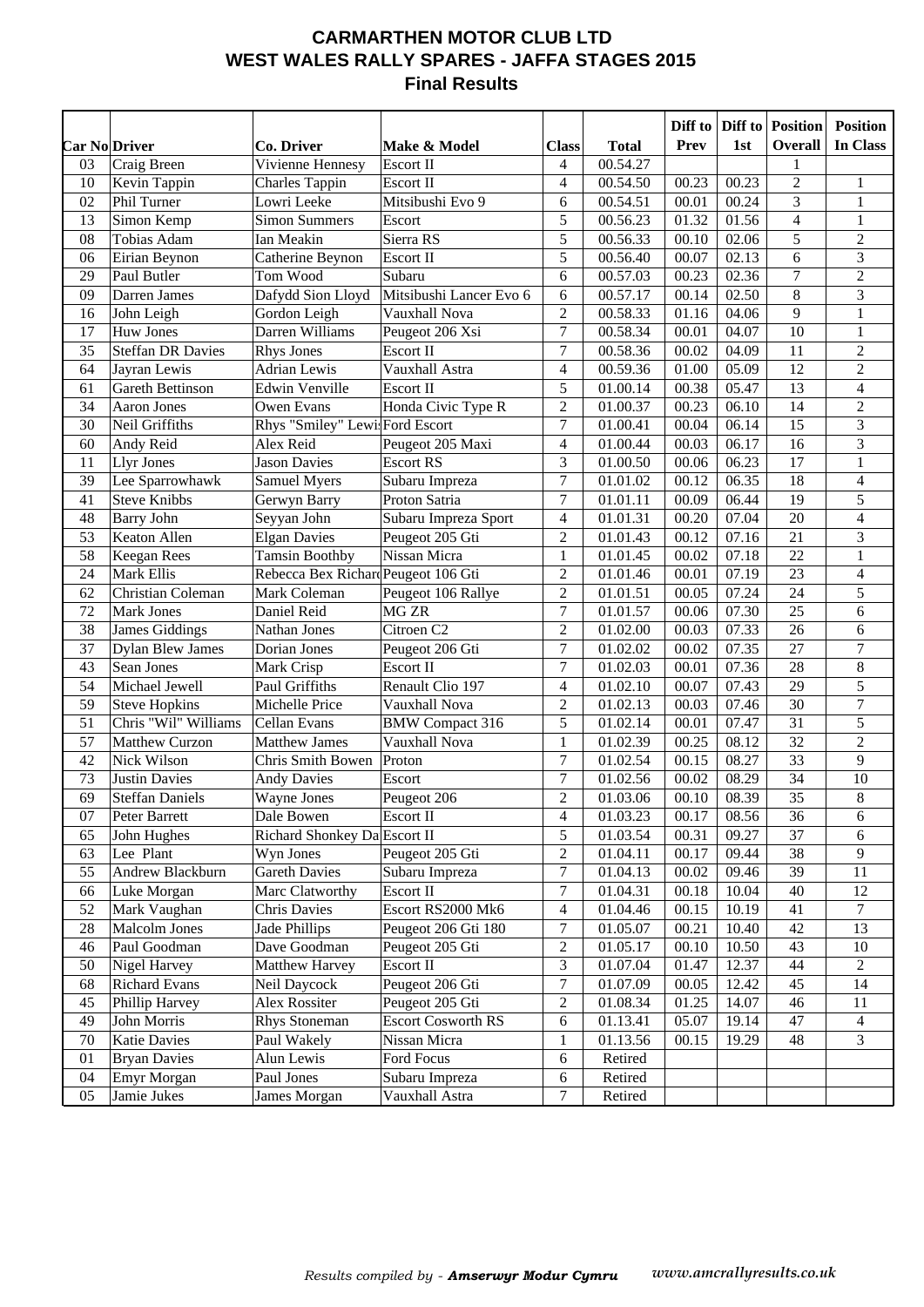## **CARMARTHEN MOTOR CLUB LTD WEST WALES RALLY SPARES - JAFFA STAGES 2015 Final Results**

|    |                       |                      |                       |                |              | Diff to     |     | <b>Diff to Position</b> | <b>Position</b> |
|----|-----------------------|----------------------|-----------------------|----------------|--------------|-------------|-----|-------------------------|-----------------|
|    | <b>Car No Driver</b>  | Co. Driver           | Make & Model          | <b>Class</b>   | <b>Total</b> | <b>Prev</b> | 1st | <b>Overall</b>          | In Class        |
| 12 | Tom Barber            | Jaime Barber         | <b>BMW</b> Compact    | 5              | Retired      |             |     |                         |                 |
| 18 | Chris Jones           | Daniel Harris        | Vauxhall Chevette HSR | 8              | Retired      |             |     |                         |                 |
| 19 | Thomas Cooper         | Simon Anthony        | Honda Civic Type R    | 4              | Retired      |             |     |                         |                 |
| 20 | <b>Andrew Davies</b>  | Neil Rees            | Escort II             | 7              | Retired      |             |     |                         |                 |
| 21 | <b>Andrew Grange</b>  | Liam Grange          | Escort II             | 5              | Retired      |             |     |                         |                 |
| 22 | <b>Kevin Jones</b>    | Kath Curzon          | Vauxhall Nova         | 2              | Retired      |             |     |                         |                 |
| 23 | Christopher Stanfield | Jordan Wilkinson     | Peugeot 106 Maxi      | 2              | Retired      |             |     |                         |                 |
| 25 | William Mains         | Dan Evans            | Vauxhall Corsa        |                | Retired      |             |     |                         |                 |
| 26 | Ceiran Guest          | <b>Nathan Davies</b> | Renault Clio Cup      | 7              | Retired      |             |     |                         |                 |
| 27 | Chris Mosley          | Vince Mosley         | Davrian Dragon Mk8    |                | Retired      |             |     |                         |                 |
| 31 | <b>Arwel Davies</b>   | Helen Gilbey         | Peugeot 205 Gti       | 7              | Retired      |             |     |                         |                 |
| 33 | Alan Bowen            | Ryan "Sheep" Jones   | Escort II             | 4              | Retired      |             |     |                         |                 |
| 36 | <b>Josh Cornwell</b>  | Max Freeman          | Fiesta R <sub>2</sub> | $\overline{c}$ | Retired      |             |     |                         |                 |
| 40 | Mike James            | Emma Jones           | Peugeot 205           | 3              | Retired      |             |     |                         |                 |
| 44 | Chris Ellis-Jones     | Jane Price           | Peugeot 205 Gti       | 2              | Retired      |             |     |                         |                 |
| 47 | David Thomas          | Peter Lewis          | <b>Escort II</b>      | 4              | Retired      |             |     |                         |                 |
| 56 | Dylan Jones           | <b>Tomos Rogers</b>  | Peugeot 205 Gti       | 3              | Retired      |             |     |                         |                 |
| 67 | James Boyles          | Abi Haycock          | <b>Renault Megane</b> | 4              | Retired      |             |     |                         |                 |
| 71 | James Evans           | Hugo Carey           | Ford Focus            | 7              | Retired      |             |     |                         |                 |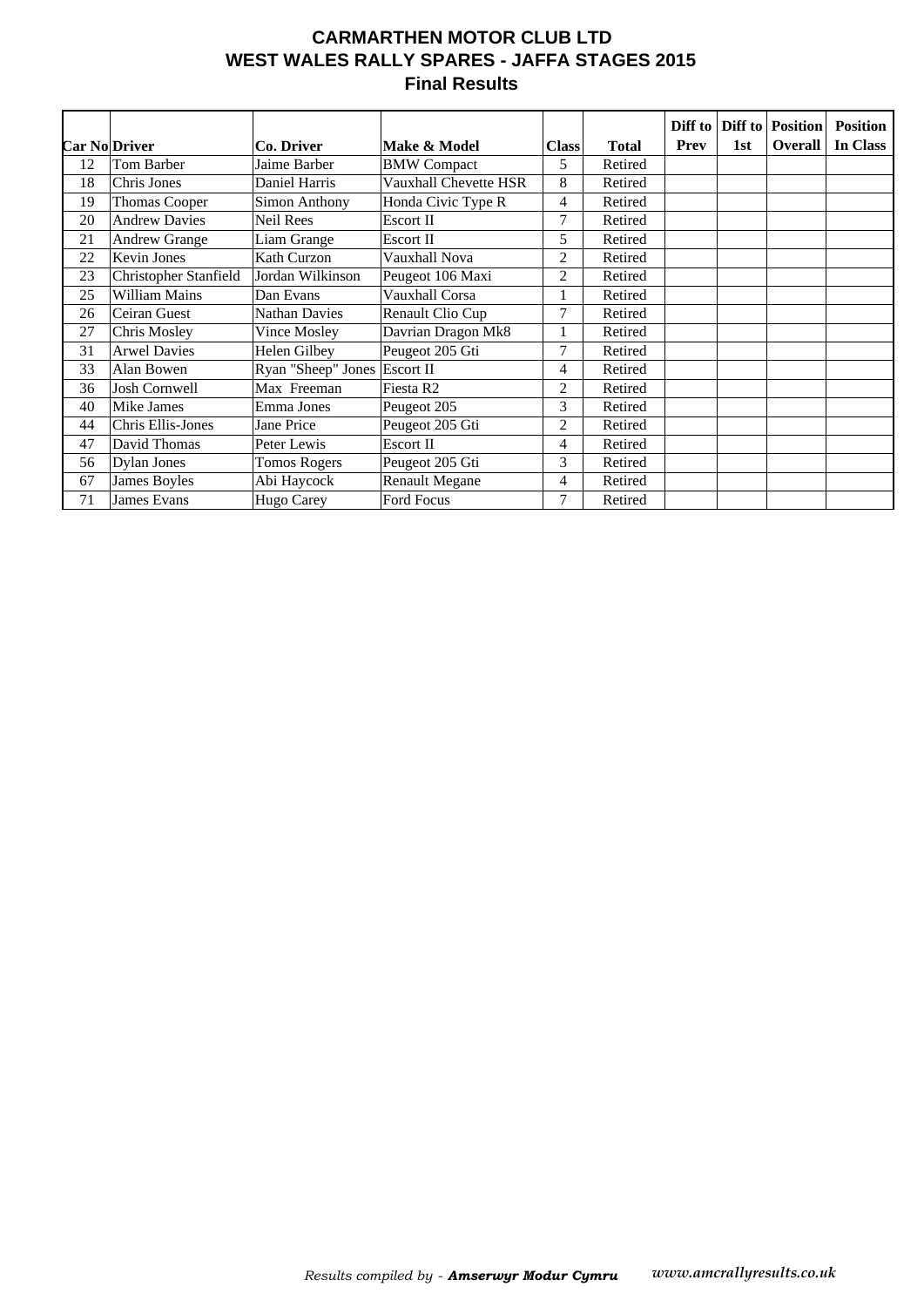### **CARMARTHEN MOTOR CLUB LTD WEST WALES RALLY SPARES - JAFFA STAGES 2015 Results in Class Order**

|                      |                              |                                              |                             |                                |                          | <b>Position</b> | <b>Position</b>     |
|----------------------|------------------------------|----------------------------------------------|-----------------------------|--------------------------------|--------------------------|-----------------|---------------------|
| Car No. Driver       |                              | Co. Driver                                   | Make & Model                | <b>Class</b>                   | <b>Total</b>             | Overall         | In Class            |
| 58                   | <b>Keegan Rees</b>           | <b>Tamsin Boothby</b>                        | Nissan Micra                | 1                              | 01.01.45                 | 22              | 1                   |
| 57                   | Matthew Curzon               | Matthew James                                | Vauxhall Nova               | $\mathbf{1}$                   | 01.02.39                 | 32              | $\overline{2}$      |
| 70                   | <b>Katie Davies</b>          | Paul Wakely                                  | Nissan Micra                | 1                              | 01.13.56                 | 48              | $\overline{3}$      |
| 25                   | William Mains                | Dan Evans                                    | Vauxhall Corsa              | 1                              | Retired                  |                 |                     |
| 27                   | Chris Mosley                 | <b>Vince Mosley</b>                          | Davrian Dragon Mk8          | $\mathbf{1}$                   | Retired                  |                 |                     |
|                      |                              |                                              |                             |                                |                          |                 |                     |
|                      |                              |                                              |                             |                                |                          | <b>Position</b> | <b>Position</b>     |
| Car No. Driver       |                              | Co. Driver                                   | Make & Model                | <b>Class</b>                   | <b>Total</b>             | Overall         | In Class            |
| 16                   | John Leigh                   | Gordon Leigh                                 | Vauxhall Nova               | $\overline{c}$                 | 00.58.33                 | 9               |                     |
| 34                   | <b>Aaron Jones</b>           | Owen Evans                                   | Honda Civic Type R          | $\overline{2}$                 | 01.00.37                 | 14              | $\overline{2}$      |
| 53                   | Keaton Allen                 | <b>Elgan Davies</b>                          | Peugeot 205 Gti             | $\mathbf{2}$                   | 01.01.43                 | 21              | 3                   |
| 24                   | Mark Ellis                   | Rebecca Bex Richards                         | Peugeot 106 Gti             | $\mathbf{2}$                   | 01.01.46                 | 23              | $\overline{4}$      |
| 62                   | Christian Coleman            | Mark Coleman                                 | Peugeot 106 Rallye          | 2                              | 01.01.51                 | 24              | 5                   |
| 38                   | <b>James Giddings</b>        | Nathan Jones                                 | Citroen <sub>C2</sub>       | $\sqrt{2}$                     | 01.02.00                 | 26              | 6                   |
| 59                   | <b>Steve Hopkins</b>         | Michelle Price                               | Vauxhall Nova               | $\overline{2}$                 | 01.02.13                 | 30              | $\boldsymbol{7}$    |
| 69                   | <b>Steffan Daniels</b>       | Wayne Jones                                  | Peugeot 206                 | $\overline{c}$                 | 01.03.06                 | 35              | $\overline{8}$      |
| 63                   | Lee Plant                    | Wyn Jones                                    | Peugeot 205 Gti             | $\mathbf{2}$                   | 01.04.11                 | 38              | $\boldsymbol{9}$    |
| 46                   | Paul Goodman                 | Dave Goodman                                 | Peugeot 205 Gti             | $\overline{c}$                 | 01.05.17                 | 43              | $10\,$              |
| 45                   | Phillip Harvey               | Alex Rossiter                                | Peugeot 205 Gti             | $\overline{c}$                 | 01.08.34                 | 46              | 11                  |
| 22                   | Kevin Jones                  | Kath Curzon                                  | Vauxhall Nova               | $\sqrt{2}$                     | Retired                  |                 |                     |
| 23                   | Christopher Stanfield        | Jordan Wilkinson                             | Peugeot 106 Maxi            | $\overline{c}$                 | Retired                  |                 |                     |
| 36                   | <b>Josh Cornwell</b>         | Max Freeman                                  | Fiesta R <sub>2</sub>       | $\overline{c}$                 | Retired                  |                 |                     |
| 44                   | Chris Ellis-Jones            | Jane Price                                   | Peugeot 205 Gti             | $\overline{2}$                 | Retired                  |                 |                     |
|                      |                              |                                              |                             |                                |                          |                 |                     |
|                      |                              |                                              |                             |                                |                          | <b>Position</b> | <b>Position</b>     |
| Car No. Driver       |                              | Co. Driver                                   | Make & Model                | <b>Class</b>                   | <b>Total</b>             | Overall         | In Class            |
| 11                   | Llyr Jones                   | <b>Jason Davies</b>                          | <b>Escort RS</b>            | 3                              | 01.00.50                 | 17              |                     |
| 50                   | Nigel Harvey                 | <b>Matthew Harvey</b>                        | Escort II                   | 3                              | 01.07.04                 | 44              | $\mathbf{2}$        |
| 40                   | Mike James                   | Emma Jones                                   | Peugeot 205                 | 3                              | Retired                  |                 |                     |
| 56                   | <b>Dylan Jones</b>           | <b>Tomos Rogers</b>                          | Peugeot 205 Gti             | 3                              | Retired                  |                 |                     |
|                      |                              |                                              |                             |                                |                          |                 |                     |
|                      |                              |                                              |                             |                                |                          | <b>Position</b> | <b>Position</b>     |
| Car No. Driver<br>03 | Craig Breen                  | Co. Driver<br>Vivienne Hennesy               | Make & Model<br>Escort II   | <b>Class</b><br>$\overline{4}$ | <b>Total</b><br>00.54.27 | Overall<br>1    | In Class            |
|                      |                              |                                              |                             | $\overline{4}$                 | 00.54.50                 | $\overline{c}$  |                     |
| 10<br>64             | Kevin Tappin<br>Jayran Lewis | <b>Charles Tappin</b><br><b>Adrian Lewis</b> | Escort II<br>Vauxhall Astra | $\overline{4}$                 | 00.59.36                 | 12              | 1<br>$\overline{2}$ |
| 60                   | Andy Reid                    | Alex Reid                                    | Peugeot 205 Maxi            | $\overline{4}$                 | 01.00.44                 | 16              | 3                   |
| 48                   | <b>Barry John</b>            | Seyyan John                                  | Subaru Impreza Sport        | $\overline{4}$                 | 01.01.31                 | $20\,$          | $\overline{4}$      |
| 54                   | Michael Jewell               | Paul Griffiths                               | Renault Clio 197            | 4                              | 01.02.10                 | 29              | 5                   |
| 07                   | Peter Barrett                | Dale Bowen                                   | Escort II                   | $\overline{4}$                 | 01.03.23                 | 36              | 6                   |
| 52                   | Mark Vaughan                 | <b>Chris Davies</b>                          | Escort RS2000 Mk6           | $\overline{4}$                 | 01.04.46                 | 41              | 7                   |
| 19                   | <b>Thomas Cooper</b>         | Simon Anthony                                | Honda Civic Type R          | $\overline{4}$                 | Retired                  |                 |                     |
| 33                   | Alan Bowen                   | Ryan "Sheep" Jones                           | Escort II                   | 4                              | Retired                  |                 |                     |
| 47                   | David Thomas                 | Peter Lewis                                  | Escort II                   | $\overline{4}$                 | Retired                  |                 |                     |
| 67                   | James Boyles                 | Abi Haycock                                  | <b>Renault Megane</b>       | $\overline{4}$                 | Retired                  |                 |                     |
|                      |                              |                                              |                             |                                |                          |                 |                     |
|                      |                              |                                              |                             |                                |                          | <b>Position</b> | <b>Position</b>     |
| Car No. Driver       |                              | Co. Driver                                   | Make & Model                | <b>Class</b>                   | <b>Total</b>             | Overall         | In Class            |
| 13                   | Simon Kemp                   | <b>Simon Summers</b>                         | Escort                      | $\sqrt{5}$                     | 00.56.23                 | 4               |                     |
| 08                   | Tobias Adam                  | Ian Meakin                                   | Sierra RS                   | 5                              | 00.56.33                 | 5               | $\overline{2}$      |
| 06                   | Eirian Beynon                | Catherine Beynon                             | Escort II                   | 5                              | 00.56.40                 | 6               | 3                   |
| 61                   | Gareth Bettinson             | Edwin Venville                               | Escort II                   | 5                              | 01.00.14                 | 13              | 4                   |
|                      | Chris "Wil" Williams         | Cellan Evans                                 | <b>BMW Compact 316</b>      | 5                              | 01.02.14                 | 31              | 5                   |
| 51                   |                              |                                              |                             |                                |                          |                 |                     |
| 65                   | John Hughes                  | <b>Richard Shonkey Davies</b>                | Escort II                   | 5                              | 01.03.54                 | 37              | 6                   |
| 12<br>$21\,$         | Tom Barber                   | Jaime Barber                                 | <b>BMW</b> Compact          | 5<br>5                         | Retired<br>Retired       |                 |                     |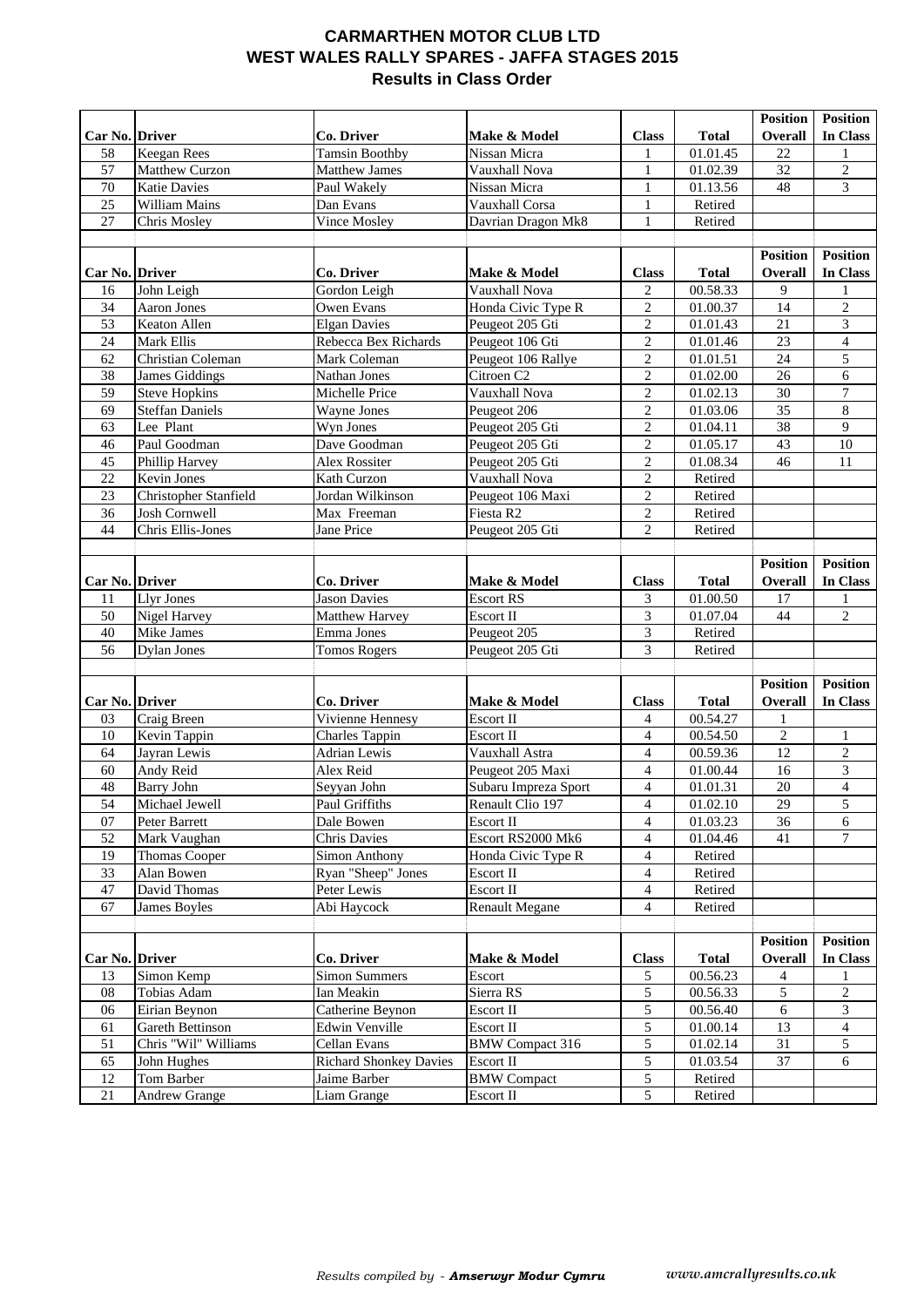### **CARMARTHEN MOTOR CLUB LTD WEST WALES RALLY SPARES - JAFFA STAGES 2015 Results in Class Order**

|                 |                          |                      |                           |                |                       | <b>Position</b> | <b>Position</b> |
|-----------------|--------------------------|----------------------|---------------------------|----------------|-----------------------|-----------------|-----------------|
| Car No. Driver  |                          | Co. Driver           | Make & Model              | <b>Class</b>   | <b>Total</b>          | Overall         | In Class        |
| 02              | <b>Phil Turner</b>       | Lowri Leeke          | Mitsibushi Evo 9          | 6              | 00.54.51              | 3               |                 |
| 29              | Paul Butler              | Tom Wood             | Subaru                    | 6              | 00.57.03              | $\tau$          | $\mathbf{2}$    |
| 09              | Darren James             | Dafydd Sion Lloyd    | Mitsibushi Lancer Evo 6   | 6              | 00.57.17              | 8               | 3               |
| 49              | John Morris              | <b>Rhys Stoneman</b> | <b>Escort Cosworth RS</b> | 6              | 01.13.41              | 47              | $\overline{4}$  |
| 01              | <b>Bryan Davies</b>      | Alun Lewis           | <b>Ford Focus</b>         | 6              | Retired               |                 |                 |
| 04              | Emyr Morgan              | Paul Jones           | Subaru Impreza            | 6              | Retired               |                 |                 |
|                 |                          |                      |                           |                |                       |                 |                 |
|                 |                          |                      |                           |                |                       | <b>Position</b> | <b>Position</b> |
| Car No. Driver  |                          | Co. Driver           | Make & Model              | <b>Class</b>   | <b>Total</b>          | Overall         | <b>In Class</b> |
| 17              | Huw Jones                | Darren Williams      | Peugeot 206 Xsi           | $\tau$         | 00.58.34              | 10              |                 |
| 35              | <b>Steffan DR Davies</b> | <b>Rhys Jones</b>    | <b>Escort II</b>          | $\overline{7}$ | 00.58.36              | 11              | $\overline{2}$  |
| 30              | Neil Griffiths           | Rhys "Smiley" Lewis  | <b>Ford Escort</b>        | $\overline{7}$ | 01.00.41              | 15              | 3               |
| 39              | Lee Sparrowhawk          | Samuel Myers         | Subaru Impreza            | $\overline{7}$ | $\overline{01.01.02}$ | 18              | $\overline{4}$  |
| 41              | <b>Steve Knibbs</b>      | Gerwyn Barry         | Proton Satria             | $\overline{7}$ | 01.01.11              | 19              | 5               |
| 72              | <b>Mark Jones</b>        | Daniel Reid          | MG <sub>ZR</sub>          | $\tau$         | 01.01.57              | 25              | 6               |
| 37              | <b>Dylan Blew James</b>  | <b>Dorian Jones</b>  | Peugeot 206 Gti           | $\overline{7}$ | 01.02.02              | 27              | $\overline{7}$  |
| 43              | <b>Sean Jones</b>        | Mark Crisp           | <b>Escort II</b>          | $\overline{7}$ | 01.02.03              | 28              | 8               |
| 42              | Nick Wilson              | Chris Smith Bowen    | Proton                    | $\overline{7}$ | 01.02.54              | $\overline{33}$ | $\overline{9}$  |
| 73              | <b>Justin Davies</b>     | <b>Andy Davies</b>   | Escort                    | $\overline{7}$ | 01.02.56              | 34              | $\overline{10}$ |
| $\overline{55}$ | Andrew Blackburn         | <b>Gareth Davies</b> | Subaru Impreza            | $\overline{7}$ | 01.04.13              | 39              | 11              |
| 66              | Luke Morgan              | Marc Clatworthy      | <b>Escort II</b>          | $\overline{7}$ | 01.04.31              | 40              | 12              |
| 28              | <b>Malcolm Jones</b>     | <b>Jade Phillips</b> | Peugeot 206 Gti 180       | $\tau$         | 01.05.07              | 42              | 13              |
| 68              | <b>Richard Evans</b>     | Neil Daycock         | Peugeot 206 Gti           | $\overline{7}$ | 01.07.09              | 45              | 14              |
| 05              | Jamie Jukes              | James Morgan         | Vauxhall Astra            | $\overline{7}$ | Retired               |                 |                 |
| 20              | <b>Andrew Davies</b>     | <b>Neil Rees</b>     | Escort II                 | $\tau$         | Retired               |                 |                 |
| 26              | Ceiran Guest             | Nathan Davies        | Renault Clio Cup          | $\tau$         | Retired               |                 |                 |
| 31              | <b>Arwel Davies</b>      | Helen Gilbey         | Peugeot 205 Gti           | $\overline{7}$ | Retired               |                 |                 |
| $\overline{71}$ | <b>James Evans</b>       | Hugo Carey           | <b>Ford Focus</b>         | $\overline{7}$ | Retired               |                 |                 |
|                 |                          |                      |                           |                |                       |                 |                 |
|                 |                          |                      |                           |                |                       | <b>Position</b> | <b>Position</b> |
| Car No. Driver  |                          | Co. Driver           | Make & Model              | <b>Class</b>   | <b>Total</b>          | Overall         | <b>In Class</b> |
| 18              | Chris Jones              | Daniel Harris        | Vauxhall Chevette HSR     | 8              | Retired               |                 |                 |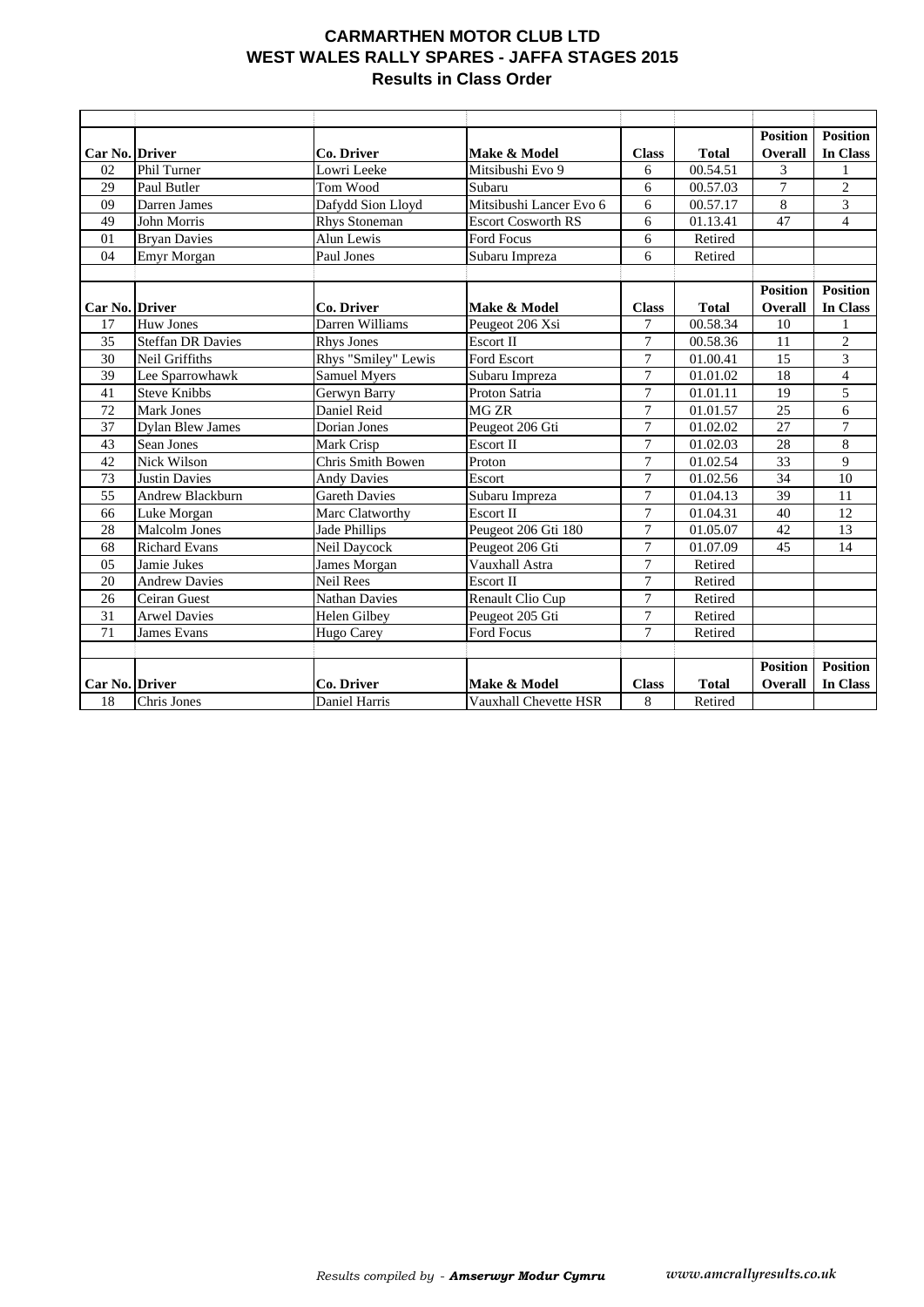#### **CARMARTHEN MOTOR CLUB LTD WEST WALES RALLY SPARES - JAFFA STAGES 2015 Results in Car No Order**

|          |                               |                                              |                                  |                |                |                |                |                |                      | <b>Position</b> | <b>Position</b>   |
|----------|-------------------------------|----------------------------------------------|----------------------------------|----------------|----------------|----------------|----------------|----------------|----------------------|-----------------|-------------------|
|          | <b>Car No Driver</b>          | Co. Driver                                   |                                  | Class Stage 1  | Stage 2        | Stage 3        | Stage 4        | Stage 5        | <b>Total</b>         | Overall         | In Class          |
| 01       | <b>Bryan Davies</b>           | Alun Lewis                                   | 6                                | 07.31          | 18.00          | 00.00          | 00.00          | 00.00          | Retired              |                 |                   |
| 02       | Phil Turner                   | Lowri Leeke                                  | 6                                | 07.29          | 12.02          | 12.16          | 11.39          | 11.25          | 00.54.51             | 3               | $\mathbf{1}$      |
| 03       | Craig Breen                   | Vivienne Hennesy                             | $\overline{4}$                   | 07.19          | 12.04          | 11.46          | 11.38          | 11.40          | 00.54.27             | $\mathbf{1}$    |                   |
| 04       | Emyr Morgan                   | Paul Jones                                   | 6                                | 07.36          | 12.11          | 12.01          | 11.45          | 00.00          | Retired              |                 |                   |
| 05       | Jamie Jukes                   | James Morgan                                 | $\boldsymbol{7}$                 | 07.35          | 00.00          | 00.00          | 00.00          | 00.00          | Retired              |                 |                   |
| 06       | Eirian Beynon                 | Catherine Beynon                             | 5                                | 07.31          | 12.30          | 12.22          | 12.15          | 12.02          | 00.56.40             | 6               | 3                 |
| 07       | Peter Barrett                 | Dale Bowen                                   | $\overline{4}$                   | 07.38          | 18.00          | 12.47          | 12.43          | 12.15          | 01.03.23             | 36              | 6                 |
| 08       | Tobias Adam                   | Ian Meakin                                   | 5                                | 07.43          | 12.43          | 12.09          | 12.07          | 11.51          | 00.56.33             | 5               | $\boldsymbol{2}$  |
| 09       | Darren James                  | Dafydd Sion Lloyd                            | 6                                | 07.36          | 12.38          | 12.24          | 12.26          | 12.13          | 00.57.17             | 8               | 3                 |
| 10       | Kevin Tappin                  | <b>Charles Tappin</b><br><b>Jason Davies</b> | $\overline{4}$                   | 07.20          | 11.59          | 12.22          | 11.46          | 11.23          | 00.54.50             | $\overline{c}$  | $\mathbf{1}$      |
| 11       | <b>Llyr Jones</b>             |                                              | 3                                | 11.00          | 12.39          | 12.30          | 12.24          | 12.17          | 01.00.50             | 17              | $\mathbf{1}$      |
| 12       | Tom Barber                    | Jaime Barber                                 | 5                                | 07.45          | 12.26          | 12.08          | 12.13          | 00.00          | Retired              |                 |                   |
| 13       | Simon Kemp                    | <b>Simon Summers</b>                         | 5                                | 07.31          | 12.17          | 12.11          | 12.04          | 12.20          | 00.56.23             | 4               | 1                 |
| 16<br>17 | John Leigh<br>Huw Jones       | Gordon Leigh<br>Darren Williams              | $\mathfrak{2}$<br>$\overline{7}$ | 07.59<br>07.50 | 12.55<br>12.49 | 12.37<br>12.43 | 12.52<br>12.50 | 12.10<br>12.22 | 00.58.33<br>00.58.34 | 9<br>10         | 1<br>1            |
| 18       | Chris Jones                   | Daniel Harris                                | 8                                | 07.44          | 12.51          | 12.37          | 12.35          | 00.00          | Retired              |                 |                   |
| 19       | <b>Thomas Cooper</b>          | Simon Anthony                                | $\overline{\mathcal{L}}$         | 00.00          | 00.00          | 00.00          | 00.00          | 00.00          | Retired              |                 |                   |
| 20       | <b>Andrew Davies</b>          | Neil Rees                                    | $\boldsymbol{7}$                 | 07.58          | 13.16          | 12.52          | 00.00          | 00.00          | Retired              |                 |                   |
| 21       | Andrew Grange                 | Liam Grange                                  | 5                                | 08.08          | 00.00          | 00.00          | 00.00          | 00.00          | Retired              |                 |                   |
| 22       | Kevin Jones                   | Kath Curzon                                  | $\overline{c}$                   | 00.00          | 00.00          | 00.00          | 00.00          | 00.00          | Retired              |                 |                   |
| 23       | Christopher Stanfield         | Jordan Wilkinson                             | $\mathfrak{2}$                   | 07.44          | 12.37          | 00.00          | 00.00          | 00.00          | Retired              |                 |                   |
| 24       | Mark Ellis                    | Rebecca Bex Richards                         | $\overline{c}$                   | 08.29          | 13.37          | 13.18          | 13.21          | 13.01          | 01.01.46             | 23              | $\overline{4}$    |
| 25       | William Mains                 | Dan Evans                                    | $\mathbf{1}$                     | 07.55          | 00.00          | 00.00          | 00.00          | 00.00          | Retired              |                 |                   |
| 26       | Ceiran Guest                  | Nathan Davies                                | $\overline{7}$                   | 07.56          | 13.02          | 00.00          | 00.00          | 00.00          | Retired              |                 |                   |
| 27       | Chris Mosley                  | Vince Mosley                                 | $\mathbf{1}$                     | 07.52          | 15.17          | 12.48          | 00.00          | 00.00          | Retired              |                 |                   |
| 28       | Malcolm Jones                 | Jade Phillips                                | $\boldsymbol{7}$                 | 07.58          | 13.16          | 12.40          | 13.13          | 18.00          | 01.05.07             | 42              | 13                |
| 29       | Paul Butler                   | Tom Wood                                     | 6                                | 07.48          | 12.42          | 12.17          | 12.18          | 11.58          | 00.57.03             | $\tau$          | $\overline{c}$    |
| 30       | Neil Griffiths                | Rhys "Smiley" Lewis                          | $\boldsymbol{7}$                 | 08.03          | 13.23          | 13.00          | 13.21          | 12.54          | 01.00.41             | 15              | 3                 |
| 31       | <b>Arwel Davies</b>           | Helen Gilbey                                 | $\overline{7}$                   | 11.00          | 00.00          | 00.00          | 00.00          | 00.00          | Retired              |                 |                   |
| 33       | Alan Bowen                    | Ryan "Sheep" Jones                           | $\overline{\mathcal{L}}$         | 08.06          | 13.16          | 00.00          | 00.00          | 00.00          | Retired              |                 |                   |
| 34       | Aaron Jones                   | Owen Evans                                   | $\mathfrak{2}$                   | 08.00          | 13.23          | 12.48          | 13.21          | 13.05          | 01.00.37             | 14              | $\overline{c}$    |
| 35       | <b>Steffan DR Davies</b>      | Rhys Jones                                   | $\overline{7}$                   | 07.51          | 12.47          | 12.27          | 13.21          | 12.10          | 00.58.36             | 11              | $\overline{c}$    |
| 36       | Josh Cornwell                 | Max Freeman                                  | $\boldsymbol{2}$                 | 07.55          | 12.51          | 18.00          | 00.00          | 00.00          | Retired              |                 |                   |
| 37       | <b>Dylan Blew James</b>       | Dorian Jones                                 | $\overline{7}$                   | 08.15          | 13.33          | 13.24          | 13.21          | 13.29          | 01.02.02             | $27\,$          | 7                 |
| 38       | <b>James Giddings</b>         | Nathan Jones                                 | $\mathfrak{2}$                   | 08.24          | 13.36          | 13.26          | 13.21          | 13.13          | 01.02.00             | 26              | 6                 |
| 39       | Lee Sparrowhawk               | Samuel Myers                                 | $\boldsymbol{7}$                 | 08.10          | 13.19          | 13.11          | 13.21          | 13.01          | 01.01.02             | 18              | 4                 |
| 40       | Mike James                    | Emma Jones                                   | 3                                | 08.00          | 18.00          | 00.00          | 00.00          | 00.00          | Retired              |                 |                   |
| 41       | <b>Steve Knibbs</b>           | Gerwyn Barry                                 | 7                                | 08.12          | 13.15          | 13.15          | 13.21          | 13.08          | 01.01.11             | 19              | 5                 |
| 42       | Nick Wilson                   | Chris Smith Bowen                            | $\overline{7}$                   | 09.02          | 13.37          | 13.25          | 13.21          | 13.29          | 01.02.54             | 33              | 9                 |
| 43       | Sean Jones                    | Mark Crisp                                   | 7                                | 08.31          | 13.35          | 13.22          | 13.21          | 13.14          | 01.02.03             | 28              | 8                 |
| 44       | Chris Ellis-Jones             | Jane Price                                   | $\boldsymbol{2}$                 | 08.55          | 14.12          | 00.00          | 00.00          | 00.00          | Retired              |                 |                   |
| 45       | Phillip Harvey                | Alex Rossiter                                | $\boldsymbol{2}$                 | 08.58          | 16.33          | 15.27          | 13.21          | 14.15          | 01.08.34             | 46              | 11                |
| 46       | Paul Goodman                  | Dave Goodman                                 | $\boldsymbol{2}$                 | 09.14          | 14.28          | 14.18          | 13.21          | 13.56          | 01.05.17             | 43              | $10\,$            |
| 47       | David Thomas                  | Peter Lewis                                  | 4                                | 08.59          | 00.00          | 00.00          | 00.00          | 00.00          | Retired              |                 |                   |
| 48       | <b>Barry John</b>             | Seyyan John                                  | $\overline{4}$                   | 08.25          | 13.32          | 13.13          | 13.21          | 13.00          | 01.01.31             | 20              | 4                 |
| 49       | John Morris                   | Rhys Stoneman                                | 6                                | 11.00          | 18.00          | 13.20          | 13.21          | 18.00          | 01.13.41             | 47              | 4                 |
| 50       | Nigel Harvey                  | Matthew Harvey                               | 3                                | 08.50          | 16.47          | 13.57          | 13.21          | 14.09          | 01.07.04             | 44              | $\overline{c}$    |
| 51       | Chris "Wil" Williams          | Cellan Evans                                 | 5                                | 08.43          | 13.39          | 13.20          | 13.21          | 13.11          | 01.02.14             | 31              | 5                 |
| 52       | Mark Vaughan                  | <b>Chris Davies</b>                          | 4                                | 11.00          | 13.35          | 13.27          | 13.21          | 13.23          | 01.04.46             | 41              | 7                 |
| 53       | Keaton Allen                  | <b>Elgan Davies</b>                          | $\overline{c}$                   | 08.14          | 13.16          | 13.27          | 13.21          | 13.25          | 01.01.43             | 21              | 3                 |
| 54       | Michael Jewell                | Paul Griffiths                               | 4                                | 08.23          | 13.50          | 13.18          | 13.21          | 13.18          | 01.02.10             | 29              | 5                 |
| 55       | Andrew Blackburn              | <b>Gareth Davies</b>                         | 7                                | 08.48          | 14.05          | 13.54          | 13.21          | 14.05          | 01.04.13             | 39              | 11                |
| 56       | Dylan Jones                   | <b>Tomos Rogers</b>                          | 3                                | 09.23          | 14.16          | 00.00          | 00.00          | 00.00          | Retired              |                 |                   |
| 57<br>58 | Matthew Curzon<br>Keegan Rees | Matthew James<br><b>Tamsin Boothby</b>       | 1<br>$\mathbf{1}$                | 08.24<br>08.21 | 13.42<br>13.30 | 13.37<br>13.12 | 13.21<br>13.21 | 13.35<br>13.21 | 01.02.39<br>01.01.45 | 32<br>$22\,$    | 2<br>$\mathbf{1}$ |
| 59       | <b>Steve Hopkins</b>          | Michelle Price                               | $\overline{c}$                   | 08.26          | 13.46          | 13.23          | 13.21          | 13.17          | 01.02.13             | 30              | 7                 |
| 60       | Andy Reid                     | Alex Reid                                    | 4                                | 08.02          | 13.23          | 12.58          | 13.21          | 13.00          | 01.00.44             | 16              | 3                 |
|          |                               |                                              |                                  |                |                |                |                |                |                      |                 |                   |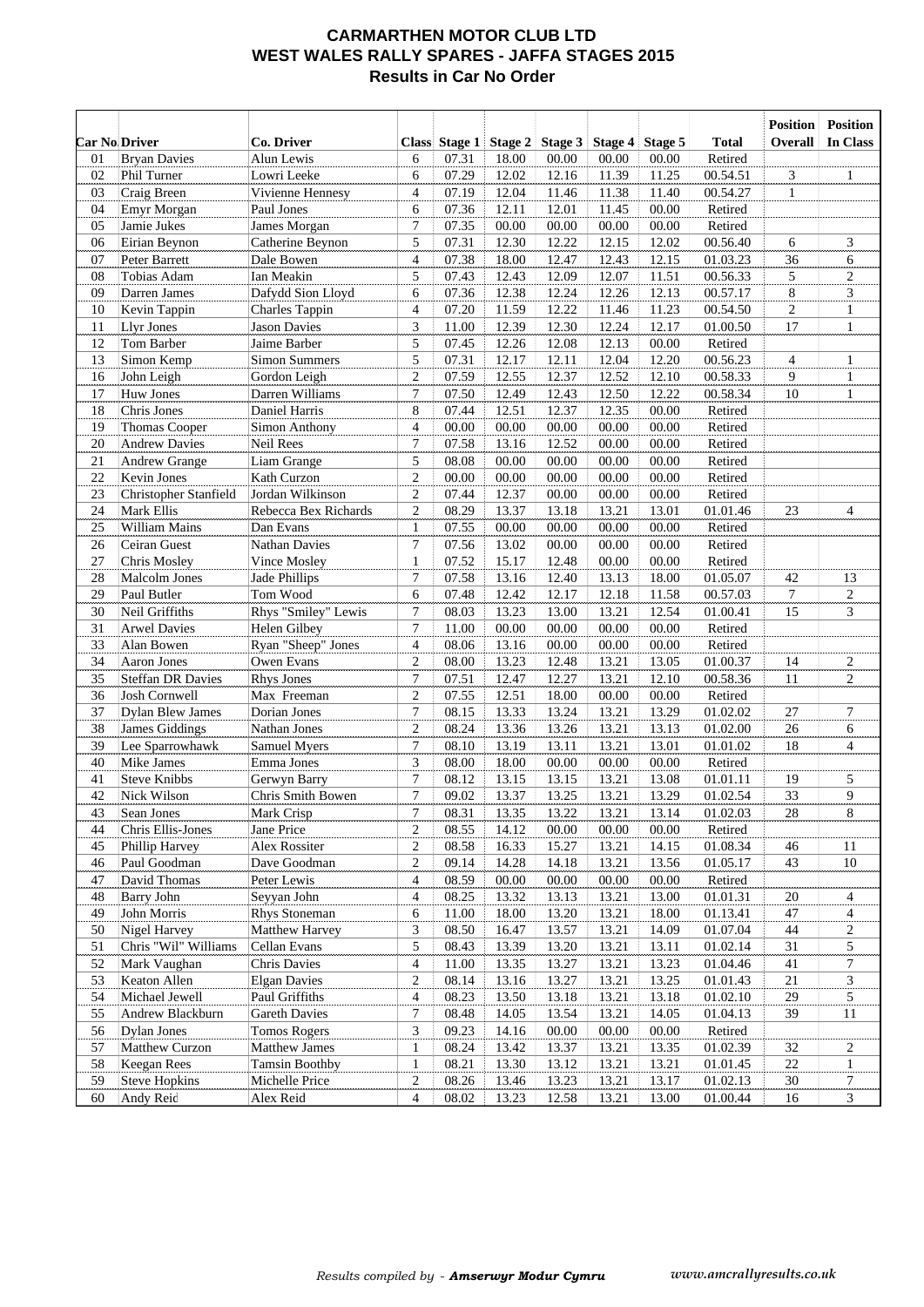#### **CARMARTHEN MOTOR CLUB LTD WEST WALES RALLY SPARES - JAFFA STAGES 2015 Results in Car No Order**

|    | <b>Car No Driver</b>    | Co. Driver                    |   | Class Stage 1 | Stage $2 $ | Stage 3 | Stage 4 | Stage 5 | <b>Total</b> | <b>Position</b><br><b>Overall</b> | <b>Position</b><br>In Class |
|----|-------------------------|-------------------------------|---|---------------|------------|---------|---------|---------|--------------|-----------------------------------|-----------------------------|
| 61 | <b>Gareth Bettinson</b> | Edwin Venville                | 5 | 07.45         | 14.21      | 12.28   | 13.21   | 12.19   | 01.00.14     | 13                                | 4                           |
| 62 | Christian Coleman       | Mark Coleman                  | 2 | 08.36         | 13.40      | 13.13   | 13.21   | 13.01   | 01.01.51     | 24                                | 5                           |
| 63 | Lee Plant               | Wyn Jones                     | 2 | 08.52         | 14.19      | 13.51   | 13.21   | 13.48   | 01.04.11     | 38                                | 9                           |
| 64 | Jayran Lewis            | <b>Adrian Lewis</b>           | 4 | 08.06         | 12.56      | 12.40   | 13.21   | 12.33   | 00.59.36     | 12                                | 2                           |
| 65 | John Hughes             | <b>Richard Shonkey Davies</b> | 5 | 08.44         | 14.37      | 13.44   | 13.21   | 13.28   | 01.03.54     | 37                                | 6                           |
| 66 | Luke Morgan             | Marc Clatworthy               | 7 | 08.03         | 17.04      | 13.06   | 13.21   | 12.57   | 01.04.31     | 40                                | 12                          |
| 67 | James Boyles            | Abi Haycock                   | 4 | 08.21         | 00.00      | 00.00   | 00.00   | 00.00   | Retired      |                                   |                             |
| 68 | <b>Richard Evans</b>    | Neil Daycock                  | π | 09.10         | 15.05      | 14.45   | 13.21   | 14.48   | 01.07.09     | 45                                | 14                          |
| 69 | <b>Steffan Daniels</b>  | Wayne Jones                   | 2 | 08.20         | 13.59      | 13.52   | 13.21   | 13.34   | 01.03.06     | 35                                | 8                           |
| 70 | <b>Katie Davies</b>     | Paul Wakely                   |   | 10.52         | 16.45      | 16.33   | 13.21   | 16.25   | 01.13.56     | 48                                | 3                           |
| 71 | James Evans             | Hugo Carey                    | ┑ | 11.00         | 14.22      | 18.00   | 13.27   | 00.00   | Retired      |                                   |                             |
| 72 | <b>Mark Jones</b>       | Daniel Reid                   | ┑ | 08.27         | 13.42      | 13.18   | 13.21   | 13.09   | 01.01.57     | 25                                | 6                           |
| 73 | <b>Justin Davies</b>    | <b>Andy Davies</b>            | ┑ | 08.52         | 13.36      | 13.39   | 13.21   | 13.28   | 01.02.56     | 34                                | 10                          |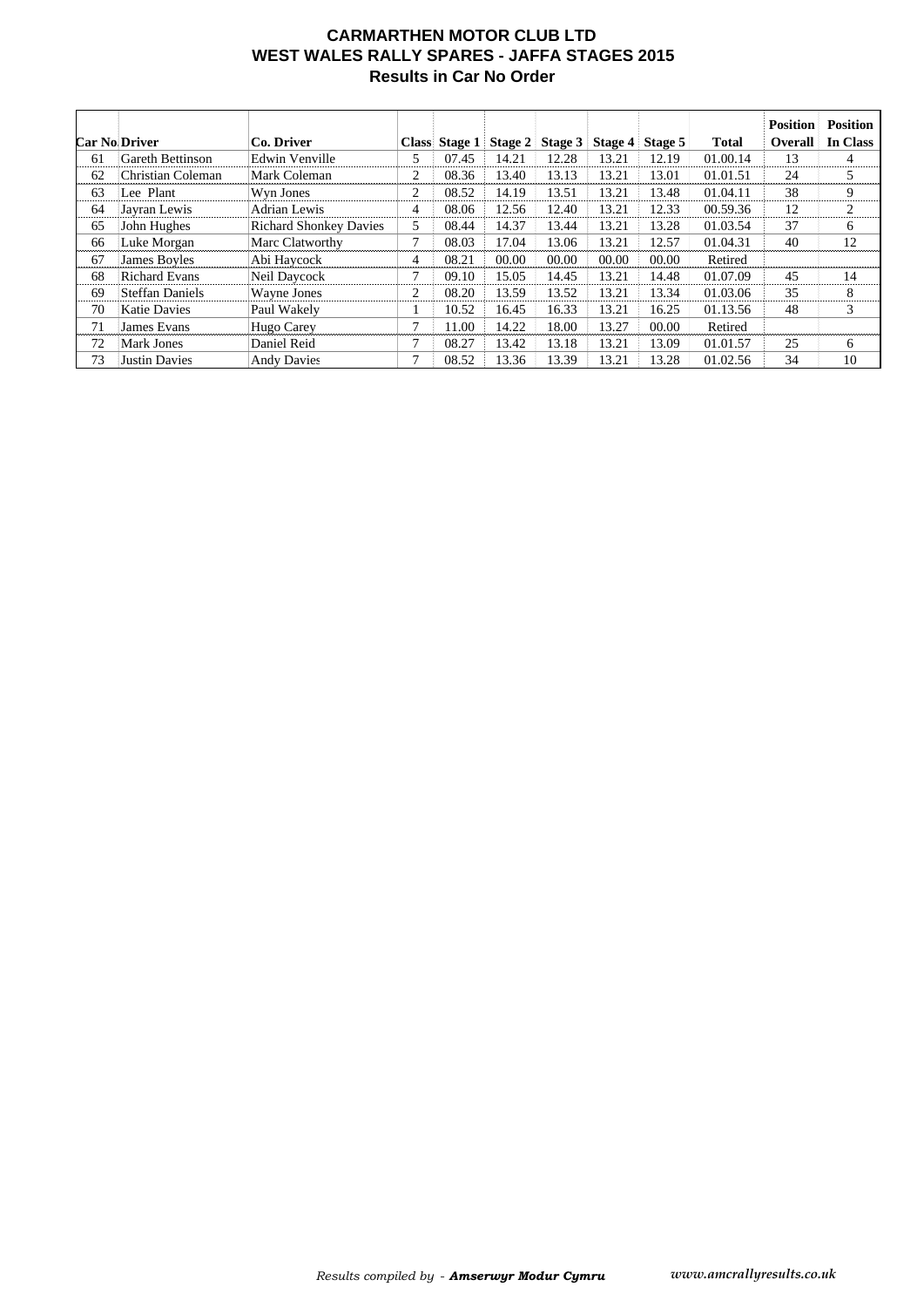# **CARMARTHEN MOTOR CLUB LTD WEST WALES RALLY SPARES - JAFFA STAGES 2015 Results in Stage Order**

| Stage<br><b>Position</b> | Car No Stage 1 |       |            | Car No Stage 2 |            | Car No Stage 3 | Car No Stage 4 |       |            | Car No Stage 5 |  |
|--------------------------|----------------|-------|------------|----------------|------------|----------------|----------------|-------|------------|----------------|--|
| $\mathbf{1}$             | 03             | 07.19 | 10         | 11.59          | 03         | 11.46          | 03             | 11.38 | 10         | 11.23          |  |
| $\sqrt{2}$               | $10\,$         | 07.20 | 02         | 12.02          | 04         | 12.01          | 02             | 11.39 | 02         | 11.25          |  |
| $\mathfrak{Z}$           | 02             | 07.29 | 03         | 12.04          | 12         | 12.08          | 04             | 11.45 | 03         | 11.40          |  |
| $\overline{4}$           | 13             | 07.31 | 04         | 12.11          | ${\bf 08}$ | 12.09          | $10\,$         | 11.46 | ${\bf 08}$ | 11.51          |  |
| $\sqrt{5}$               | 06             | 07.31 | 13         | 12.17          | 13         | 12.11          | 13             | 12.04 | 29         | 11.58          |  |
| $\sqrt{6}$               | 01             | 07.31 | 12         | 12.26          | 02         | 12.16          | 08             | 12.07 | 06         | 12.02          |  |
| $\boldsymbol{7}$         | 05             | 07.35 | 06         | 12.30          | 29         | 12.17          | 12             | 12.13 | 16         | 12.10          |  |
| $\,8\,$                  | 04             | 07.36 | 23         | 12.37          | 10         | 12.22          | 06             | 12.15 | 35         | 12.10          |  |
| 9                        | 09             | 07.36 | 09         | 12.38          | 06         | 12.22          | 29             | 12.18 | 09         | 12.13          |  |
| $10\,$                   | $07\,$         | 07.38 | 11         | 12.39          | 09         | 12.24          | 11             | 12.24 | $07\,$     | 12.15          |  |
| $11\,$                   | ${\bf 08}$     | 07.43 | 29         | 12.42          | 35         | 12.27          | 09             | 12.26 | $11\,$     | 12.17          |  |
| 12                       | 23             | 07.44 | ${\bf 08}$ | 12.43          | 61         | 12.28          | 18             | 12.35 | 61         | 12.19          |  |
| 13                       | 18             | 07.44 | 35         | 12.47          | $11\,$     | 12.30          | 07             | 12.43 | 13         | 12.20          |  |
| 14                       | 12             | 07.45 | 17         | 12.49          | 18         | 12.37          | 17             | 12.50 | 17         | 12.22          |  |
| 15                       | 61             | 07.45 | 18         | 12.51          | 16         | 12.37          | 16             | 12.52 | 64         | 12.33          |  |
| 16                       | 29             | 07.48 | 36         | 12.51          | 64         | 12.40          | $28\,$         | 13.13 | 30         | 12.54          |  |
| 17                       | 17             | 07.50 | 16         | 12.55          | $28\,$     | 12.40          | 35             | 13.21 | 66         | 12.57          |  |
| 18                       | 35             | 07.51 | 64         | 12.56          | 17         | 12.43          | 64             | 13.21 | 48         | 13.00          |  |
| 19                       | 27             | 07.52 | 26         | 13.02          | 07         | 12.47          | 34             | 13.21 | 60         | 13.00          |  |
| 20                       | 36             | 07.55 | 41         | 13.15          | 34         | 12.48          | 60             | 13.21 | 24         | 13.01          |  |
| 21                       | 25             | 07.55 | 20         | 13.16          | 27         | 12.48          | 30             | 13.21 | 39         | 13.01          |  |
| $22\,$                   | 26             | 07.56 | $28\,$     | 13.16          | $20\,$     | 12.52          | 61             | 13.21 | 62         | 13.01          |  |
| 23                       | $20\,$         | 07.58 | 53         | 13.16          | $60\,$     | 12.58          | 39             | 13.21 | 34         | 13.05          |  |
| 24                       | $28\,$         | 07.58 | 33         | 13.16          | $30\,$     | 13.00          | 41             | 13.21 | 41         | 13.08          |  |
| 25                       | 16             | 07.59 | 39         | 13.19          | 66         | 13.06          | 53             | 13.21 | 72         | 13.09          |  |
| 26                       | 34             | 08.00 | 34         | 13.23          | 39         | 13.11          | 58             | 13.21 | 51         | 13.11          |  |
| 27                       | 40             | 08.00 | 60         | 13.23          | 58         | 13.12          | 48             | 13.21 | 38         | 13.13          |  |
| 28                       | 60             | 08.02 | 30         | 13.23          | 48         | 13.13          | 37             | 13.21 | 43         | 13.14          |  |
| 29                       | 30             | 08.03 | 58         | 13.30          | 62         | 13.13          | 24             | 13.21 | 59         | 13.17          |  |
| 30                       | 66             | 08.03 | 48         | 13.32          | 41         | 13.15          | 38             | 13.21 | 54         | 13.18          |  |
| 31                       | 64             | 08.06 | 37         | 13.33          | 24         | 13.18          | 72             | 13.21 | 58         | 13.21          |  |
| 32                       | 33             | 08.06 | 43         | 13.35          | 72         | 13.18          | 43             | 13.21 | 52         | 13.23          |  |
| 33                       | 21             | 08.08 | 52         | 13.35          | 54         | 13.18          | 62             | 13.21 | 53         | 13.25          |  |
| 34                       | 39             | 08.10 | 38         | 13.36          | 51         | 13.20          | 54             | 13.21 | 65         | 13.28          |  |
| 35                       | 41             | 08.12 | 73         | 13.36          | 49         | 13.20          | 59             | 13.21 | 73         | 13.28          |  |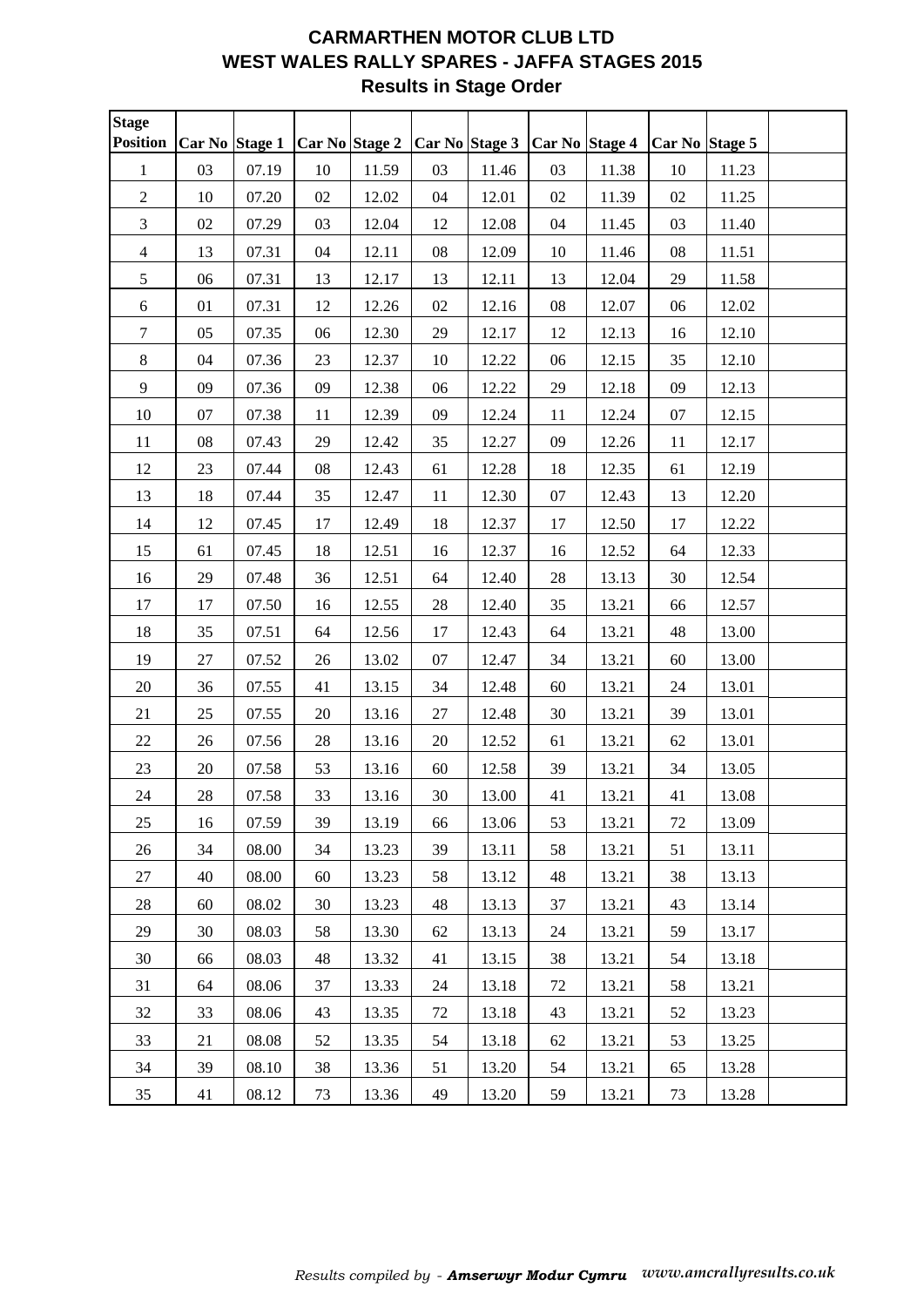# **CARMARTHEN MOTOR CLUB LTD WEST WALES RALLY SPARES - JAFFA STAGES 2015 Results in Stage Order**

| Stage<br><b>Position</b> | Car No Stage 1 |       |        | Car No Stage 2 |    | Car No Stage 3 | Car No Stage 4 |       | Car No Stage 5 |       |  |
|--------------------------|----------------|-------|--------|----------------|----|----------------|----------------|-------|----------------|-------|--|
| 36                       | 53             | 08.14 | 24     | 13.37          | 43 | 13.22          | 51             | 13.21 | 37             | 13.29 |  |
| 37                       | 37             | 08.15 | 42     | 13.37          | 59 | 13.23          | 57             | 13.21 | 42             | 13.29 |  |
| 38                       | 69             | 08.20 | 51     | 13.39          | 37 | 13.24          | 42             | 13.21 | 69             | 13.34 |  |
| 39                       | 58             | 08.21 | $62\,$ | 13.40          | 42 | 13.25          | 73             | 13.21 | 57             | 13.35 |  |
| 40                       | 67             | 08.21 | 57     | 13.42          | 38 | 13.26          | 69             | 13.21 | 63             | 13.48 |  |
| 41                       | 54             | 08.23 | 72     | 13.42          | 53 | 13.27          | 55             | 13.21 | 46             | 13.56 |  |
| 42                       | 38             | 08.24 | 59     | 13.46          | 52 | 13.27          | 63             | 13.21 | 55             | 14.05 |  |
| 43                       | 57             | 08.24 | 54     | 13.50          | 57 | 13.37          | 65             | 13.21 | 50             | 14.09 |  |
| 44                       | 48             | 08.25 | 69     | 13.59          | 73 | 13.39          | 46             | 13.21 | 45             | 14.15 |  |
| 45                       | 59             | 08.26 | 55     | 14.05          | 65 | 13.44          | 52             | 13.21 | 68             | 14.48 |  |
| 46                       | $72\,$         | 08.27 | 44     | 14.12          | 63 | 13.51          | 66             | 13.21 | $70\,$         | 16.25 |  |
| 47                       | 24             | 08.29 | 56     | 14.16          | 69 | 13.52          | 68             | 13.21 | $28\,$         | 18.00 |  |
| 48                       | 43             | 08.31 | 63     | 14.19          | 55 | 13.54          | 50             | 13.21 | 49             | 18.00 |  |
| 49                       | 62             | 08.36 | 61     | 14.21          | 50 | 13.57          | 45             | 13.21 |                |       |  |
| 50                       | 51             | 08.43 | 71     | 14.22          | 46 | 14.18          | 49             | 13.21 |                |       |  |
| 51                       | 65             | 08.44 | 46     | 14.28          | 68 | 14.45          | $70\,$         | 13.21 |                |       |  |
| 52                       | 55             | 08.48 | 65     | 14.37          | 45 | 15.27          | 71             | 13.27 |                |       |  |
| 53                       | 50             | 08.50 | 68     | 15.05          | 70 | 16.33          |                |       |                |       |  |
| 54                       | 73             | 08.52 | 27     | 15.17          | 36 | 18.00          |                |       |                |       |  |
| 55                       | 63             | 08.52 | 45     | 16.33          | 71 | 18.00          |                |       |                |       |  |
| 56                       | 44             | 08.55 | 70     | 16.45          |    |                |                |       |                |       |  |
| 57                       | 45             | 08.58 | 50     | 16.47          |    |                |                |       |                |       |  |
| 58                       | 47             | 08.59 | 66     | 17.04          |    |                |                |       |                |       |  |
| 59                       | 42             | 09.02 | 01     | 18.00          |    |                |                |       |                |       |  |
| 60                       | 68             | 09.10 | 07     | 18.00          |    |                |                |       |                |       |  |
| 61                       | 46             | 09.14 | 40     | 18.00          |    |                |                |       |                |       |  |
| 62                       | 56             | 09.23 | 49     | 18.00          |    |                |                |       |                |       |  |
| 63                       | 70             | 10.52 |        |                |    |                |                |       |                |       |  |
| 64                       | 11             | 11.00 |        |                |    |                |                |       |                |       |  |
| 65                       | 52             | 11.00 |        |                |    |                |                |       |                |       |  |
| 66                       | 71             | 11.00 |        |                |    |                |                |       |                |       |  |
| 67                       | 49             | 11.00 |        |                |    |                |                |       |                |       |  |
| 68                       | 31             | 11.00 |        |                |    |                |                |       |                |       |  |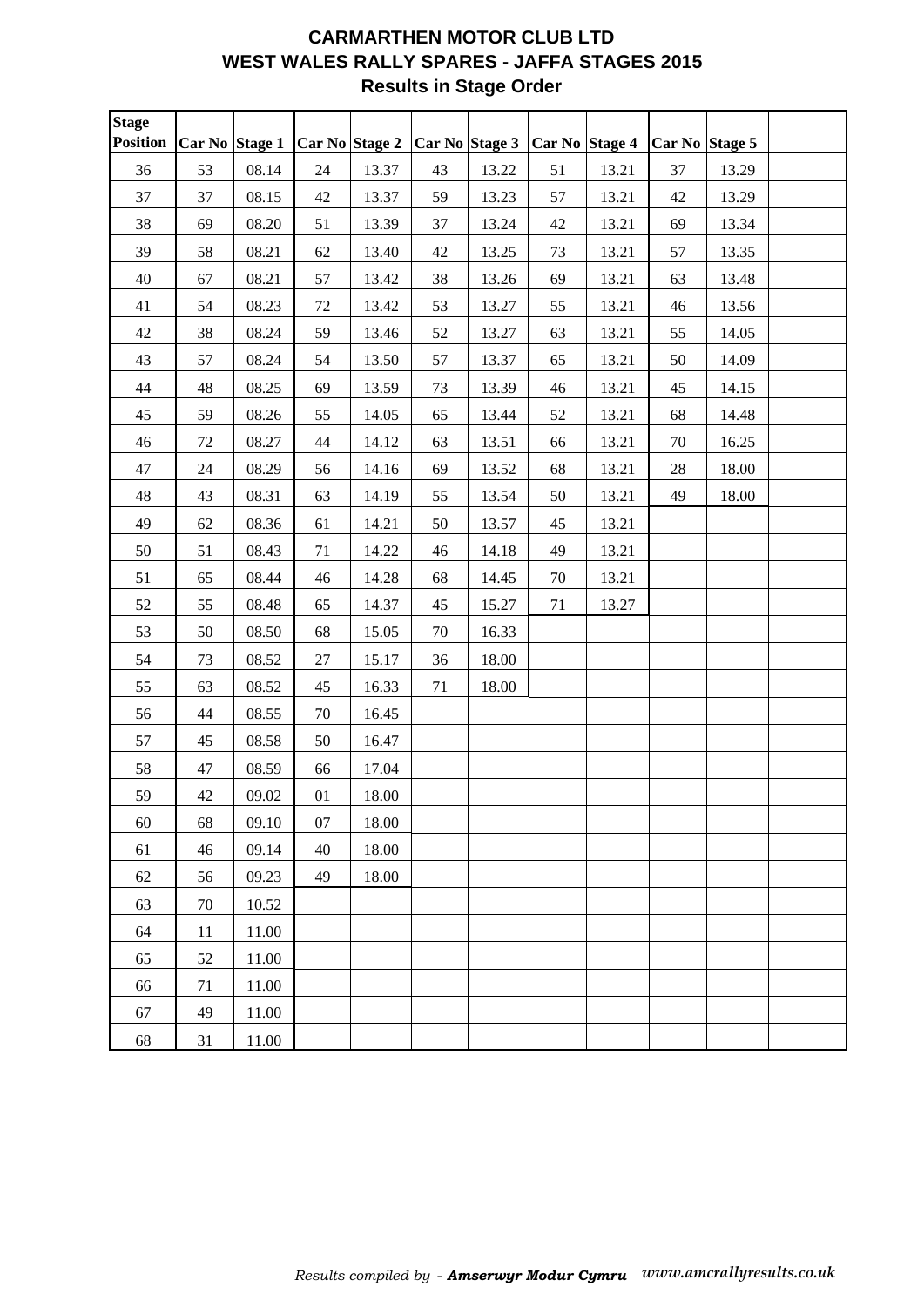### **CARMARTHEN MOTOR CLUB LTD WEST WALES RALLY SPARES - JAFFA STAGES 2015 Retirements**

| <b>Car No Driver</b> |                          | Co. Driver           | Make & Model            | <b>Class</b>   | <b>Reason for Retirement</b> |
|----------------------|--------------------------|----------------------|-------------------------|----------------|------------------------------|
| 19                   | Thomas Cooper            | Simon Anthony        | Honda Civic Type R      | 4              | SS1 - Mechanical             |
| 22                   | Kevin Jones              | Kath Curzon          | <b>Vauxhall Nova</b>    | $\overline{2}$ | SS1 - Off road               |
| 5                    | Jamie Jukes              | James Morgan         | Vauxhall Astra          | 7              | SS2 - Off road               |
| 21                   | Andrew Grange            | Liam Grange          | Escort II               | 5              | SS2 - Mechanical             |
| 25                   | <b>William Mains</b>     | Dan Evans            | Vauxhall Corsa          |                | SS2 - Fuel issues            |
| 31                   | <b>Arwel Davies</b>      | <b>Helen Gilbey</b>  | Peugeot 205 Gti         | 7              | SS2 - Off road               |
| 47                   | David Thomas             | Peter Lewis          | Escort II               | 4              | SS2 - Off road               |
| 67                   | James Boyles             | Abi Haycock          | Renault Megane          | 4              | After SS1 - Seized engine    |
| 33                   | Alan Bowen               | Ryan "Sheep" Jones   | Escort II               | 4              | After SS2 - Bent axle        |
| 1                    | <b>Bryan Davies</b>      | Alun Lewis           | <b>Ford Focus</b>       | 6              | SS3 - Power steering failure |
| 26                   | Ceiran Guest             | <b>Nathan Davies</b> | <b>Renault Clio Cup</b> | 7              | SS3 - Broken shaft           |
| 44                   | <b>Chris Ellis-Jones</b> | Jane Price           | Peugeot 205 Gti         | 2              | SS3 - Engine                 |
| 23                   | Christopher Stanfield    | Jordan Wilkinson     | Peugeot 106 Maxi        | $\overline{2}$ | SS3 - Reason unknown         |
| 40                   | Mike James               | Emma Jones           | Peugeot 205             | 3              | SS3 - Reason unknown         |
| 56                   | Dylan Jones              | <b>Tomos Rogers</b>  | Peugeot 205 Gti         | 3              | SS3 - Off road               |
| 27                   | <b>Chris Mosley</b>      | Vince Mosley         | Davrian Dragon Mk8      |                | SS4 - Fire                   |
| 4                    | Emyr Morgan              | Paul Jones           | Subaru Impreza          | 6              | SS5 - Mechanical             |
| 12                   | Tom Barber               | Jaime Barber         | <b>BMW Compact</b>      | 5              | SS5 - Reason unknown         |
| 18                   | Chris Jones              | Daniel Harris        | Vauxhall Chevette HSR   | 8              | SS5 - Reason unknown         |
| 71                   | James Evans              | Hugo Carey           | <b>Ford Focus</b>       | 7              | SS5 - Reason unknown         |